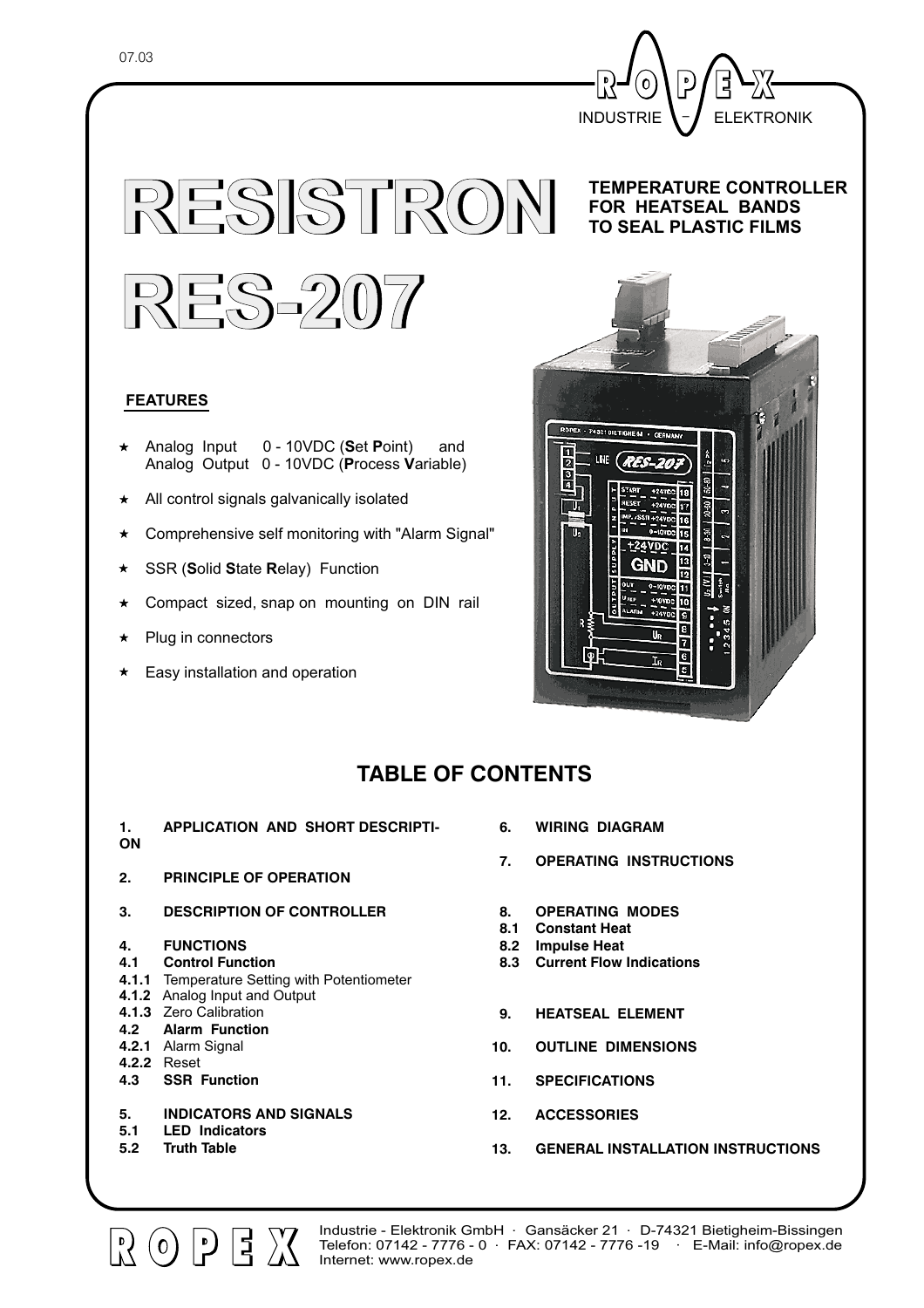# **1. APPLICATION AND SHORT DESCRIPTION**

As all other **RES controllers**, this unit is used to control the temperature of heating elements (heatseal bands, beaded bands, cutting wires, etc.) by measuring the resistivity of the heating element. Precision measurement together with high response produces perfect temperatures control during film sealing processes. With a correctly installed system, temperature is controlled with an accuracy of  $\pm$  3%.

The controller RES-207 has been especially designed for Form-Fill-Seal-Machines that are computer operated. Two isolated analog interfaces permits communication with the machine processor through 0-10VDC-signals for setpoint and process variable. For all other functions 24VDC logic-signals are used. An extremely high operating reliability is achieved by this controller with the complete isolation from all other signals.

The SSR function (solid state relay) makes it possible to use the controller as an solid state power-switch taking the nature of the transformer loadinto consideration. This is an advantage for machines that are designed for either impulse or constant heat sealing jaws.

By using the reference voltage " $\mathsf{U}_{\scriptscriptstyle\mathrm{REF}}$ " (10 VDC) the heatseal band temperature can also be preset with an external potentiometer.

Comprehensive self-monitoring of the internal and external circuits provides additional operating reliability ( "ALARM").  $\rightarrow$ 

An external jumper facilitates the selection of 50 or 60 Hz to conform to the power supplied. Please refer to "Operating Instructions".

## **2. PRINCIPLES OF OPERATION**

**RES controllers** are electrical resistance-measuring, temperature regulating units. They use the characteristics of certain heatseal elements that changes its resistance in a fixed ratio to the change in temperature. This reaction of the heating element is expressed by its temperature coefficient  $\mathsf{T}_{\kappa}$ .

The advantage of this control method is the instant feedback of the heating element temperature (resistance) without any additional sensor with thermal inertia. The restistance is constantly monitored with a high sampling rate by measuring the current through the element and the applied voltage; this information is fed back to the controller as the process variable "PV". It is also supplied at the analog output, for display on the external temperature meter or other instrument.

After comparing this information with the set point "SP" the controller adjusts the voltage output to the heating element so that it will always maintain the desired temperature (resistance). Voltage control is accomplished by phase-angle-control of the primary current going to the transformer. The high response feed back facilitates extremely fast temperature changes. A wide range of secondary voltages can be selected for the system because control is exercised on the primary side of the transformer. This allows optimum "fitting" of the transformer's secondary voltage to the application.



 $R$  (a)  $R$   $R$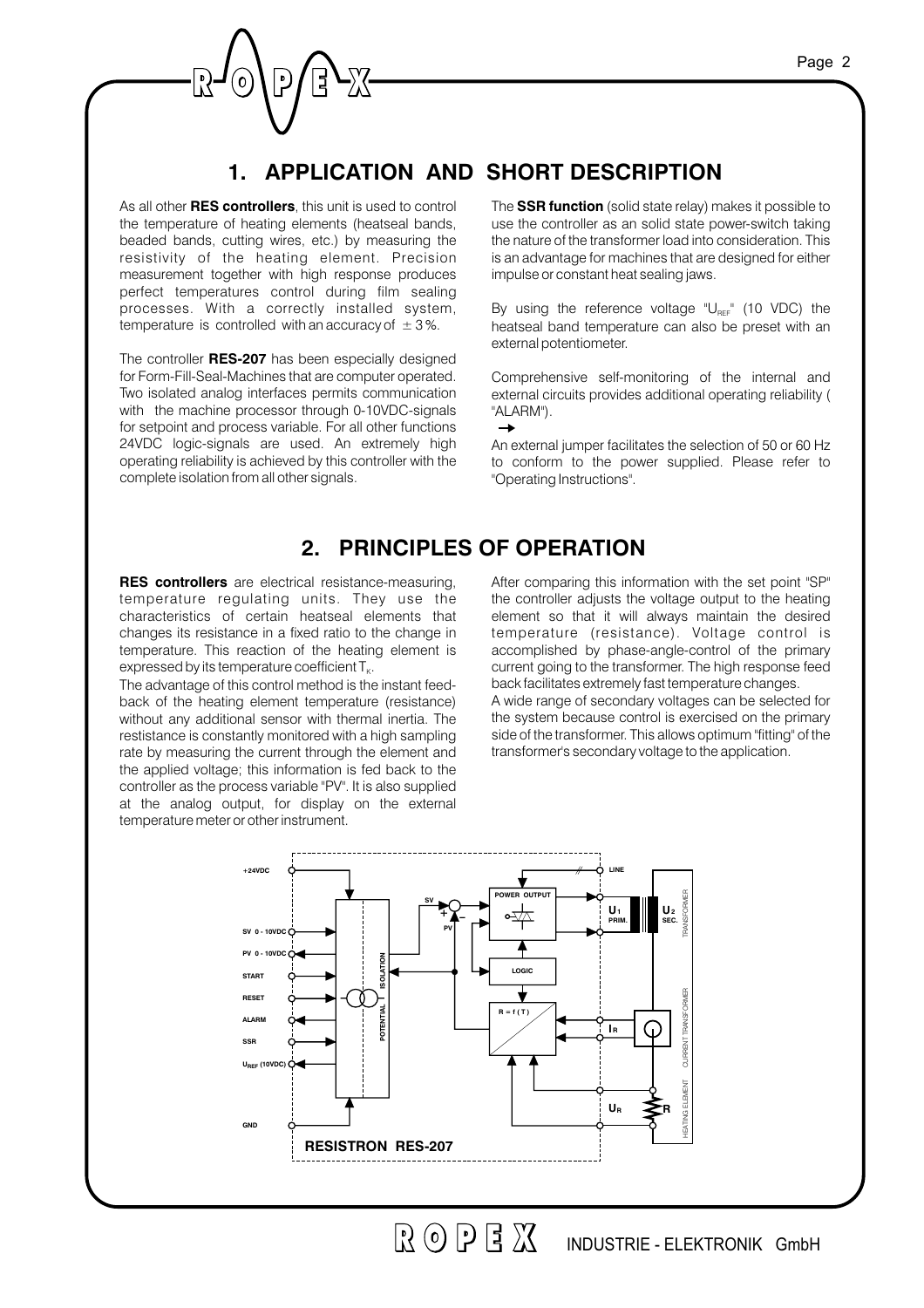# **3. DESCRIPTION OF THE RES-207 CONTROLLER**

The components of this controller are mounted in a box 90x70mm base x 135 high, able to be mounted onto a DIN rail (35 mm).

On the top of the unit are 2 connector blocks for the electrical connection as well as several LEDs.

At one side of the unit is the opening that allows access to

the DIP switches. On the opposite side is the jumper for the frequency selection.

The controller is always supplied with the special current transformer that can easily be mounted separately onto the DIN rail. We recommend that only the **original Ropex current transformer** be used.

## **4. FUNCTIONS OF THE RES-207**

#### **4.1 CONTROL FUNCTION**

The controller performs two different mode: measuring or controlling. If there is no START signal (LED  $\textcircled{1}$  "START" is OFF) the controller only measures the resistance of the heating element without raising the temperature. It is in this measuring mode that the "Z" calibration is performed. In the measuring mode LED  $(2)$  "OUTPUT" blinks with a frequency of 5 or 6Hz in synchronism with the calibration impulses.

If there is a START signal (LED  $(1)$  "START" is ON) the controller goes into the regulating mode increasing the temperature of the heating element to the desired set point as rapidly as possible. The maximum secondary voltage is supplied to the heating element and then subsequently reduced by the phase control as soon as the preset temperature is reached. The high sampling rate together with virtually instant feedback gives the controller a high response control capability.

The controlling action is indicated by LED (2) "OUTPUT" which changes its intensity with the change in output voltage. When more heat is needed, as in heating up or sealing, the LED is brighter  $(\rightarrow$  LED "OUTPUT").



### **4.1.1 Temperature Setting with Potentiometer**



In cases when there is no analog voltage available, the temperature can be preset with an external potentiometer (2kOhm). Terminal 10 is used as the refence voltage of 10V. The digital potentiometer, P3D (P5D) offered as an accessory, is of great value since the selected preset temperature, is visible in  $\textdegree C$  in the dial window.

 $R$  (0)  $R$   $\overline{R}$  (0)  $R$ INDUSTRIE - ELEKTRONIK GmbH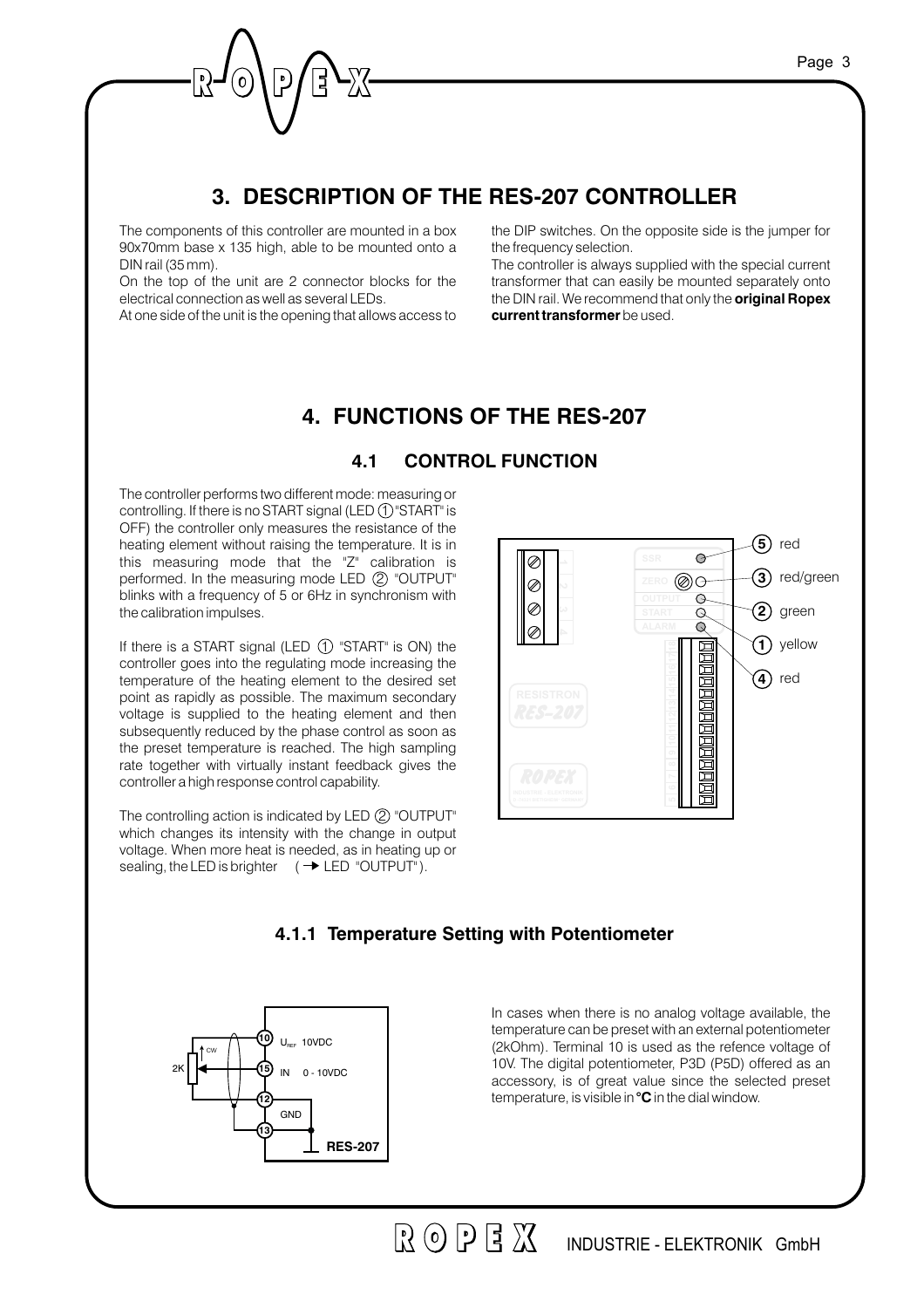#### **4.1.2 Analog Input Analog Output (Process Variable) (Set Variable)**

The desired temperature of the heatseal element can be set between 0-300°C through an external analog voltage of 0-10V. The relationship between voltage and temperature is linear. The controller responds to the preset value with high response and further provides an output of 0-10V that is proportional and linear to the actual temperature of the heatseal element. 10V equals 300°C.

By programming the preset temperature input signal, various temperature profiles may be achieved, e.g. a preset base temperature with a superimposed impulse. By modifying the temperature input signal, the actual temperature can be modified to compensate for a speed change of the machine. A constant preset temperature signal (voltage) will result in a constant heatseal element temperature independent of the demands on the heatseal element, e.g. constant heat for high speed operations.

The analog output signal of the actual temperature can be used in different ways, e.g. to visually indicate the temperature, to set temperature limits, to maintain tolerances etc. Since the controller monitors temperatures continuously, even during the cooling process, programs can be set-up that utilize this data for control and recording purposes.

**Analog input and output are galvanically separated by isolation-amplifiers.**



### **4.1.3 ZERO Calibration**

The "zero calibration" is the adjustment of the controller to the resistance of the cold heatseal band. This calibration must be performed with the heatseal band at room temperature (20°C /68°F) using the "ZERO" potentiometer. Proper calibration is indicated by the use of the two color (red-green) LED 3 that is set to change colors exactly at 20°C. When the controller is properly calibrated, LED 3 will be "OFF" and the a analog output will be 0.66 volts which equals 20°C. If the zero point is below 20°C the LED turns red; when it is above 20°C the LED turns green.

If properly calibrated LED  $(3)$  will not be "ON" when the heatseal band is at ambient condition. When the machine is operating LED  $(3)$  will show green because the temperature will be above 20°C. Under no circumstance should the LED show red since this would mean a suppression of the zero point.

will shut down (  $\rightarrow$  Alarm Function). **If the controller is improperly calibrated and set below the mark "0 °C" and a "START" is attempted,** the alarm function will activate and the controller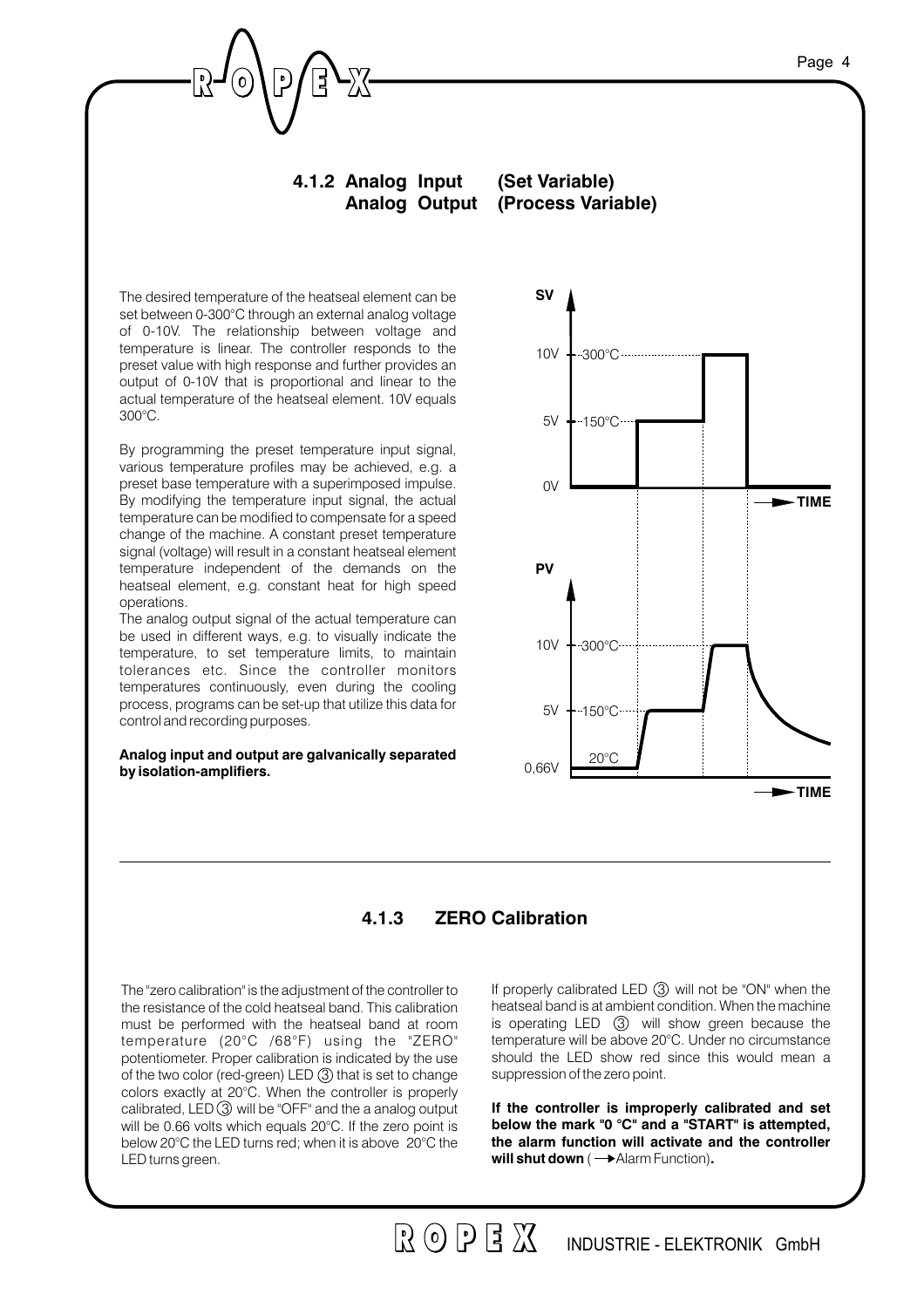# **4.2 ALARM FUNCTION**

#### **4.2.1 AlarmSignal**

To increase reliability of operation and to assure adequate seals, the RES-207 controller contains a comprehensive monitoring system that will send an alarm signal (LED  $\overline{4}$ ) "ALARM" will turn red) and activate the alarm relay when:

- Heatseal element breaks (one of the bands when a) two bands are mounted parallel), or any discontinuity in the secondary circuit occurs
- b) Any discontinuity occurs in the monitoring wiring UR
- c) Any discontinuity occurs in the monitoring wiring I2 of the current transformer
- A short circuit occurs at the heatseal band d)
- e) Heatseal element overheats by 20% over the maximum temperature (hotter than 360°C)
- f) Calibration was performed incorrectly (suppression

of the "Z" point). When the "Z" point lies electrically under "0" LED ZERO (3) will be red, then the controller will ignore the Start signals and go into "Alarm". NOTE: In order to permit a proper calibration functions a),e) and f)are activated only when there is an start signal.

Other reasons for an alarm signal could be:

- Incorrect voltage range chosen (DIP switch)
- Incorrect frequency rating selected(jumper)
- Incorrect voltage supply (e.g. 230V vs 115V)
- Internal malfunction

In case of alarm LED  $\left( \overline{4} \right)$  "ALARM" will turn red, the controller output is disabled, the alarm output goes HIGH, andwill remain in this state.

The controller can be reset - after the cause of the malfunction has been corrected- by a positive signal of

24VDC at the RESET input for at least a 0.3 second, or by turning off the main power.

## **4.3 SSR-FUNCTION (SOLID-STATE-RELAIS)**

**4.2.2 Reset**

The **RES-207** can be used as Solid State Relay for machines that are set up to use both impulse or constant heat, to switch ON/OFF the cartridge heaters.

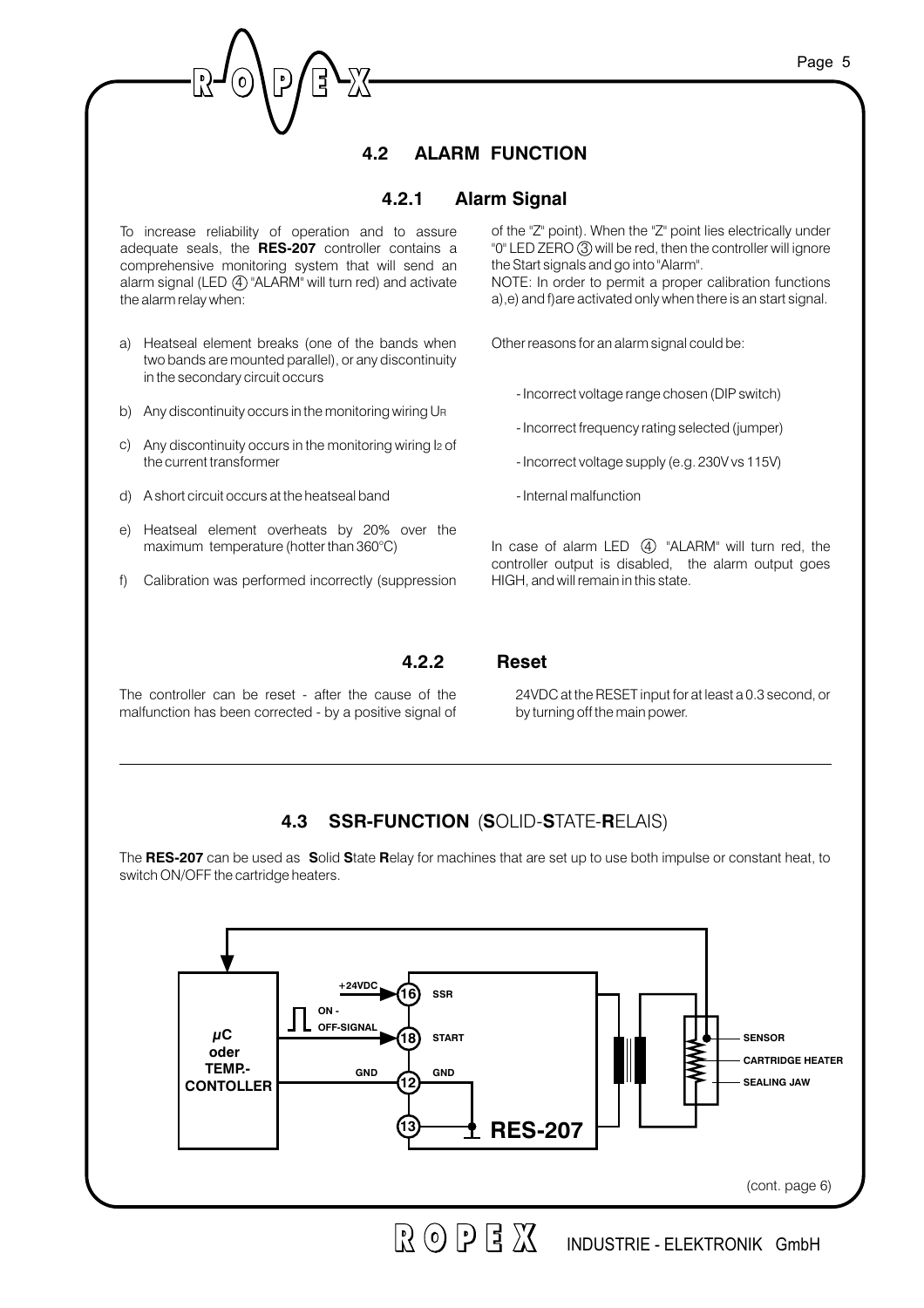SSR-FUNCTION (Continuation)



This mode can be activated by a HIGH signal (+24VDC) at terminal  $(16)$  "IMP/SSR".

The LED "SSR" will glow red.

The output signal of a conventional temperature controller or of the PC unit must be connected to the START input.

This output signal will then switch the RES-207 "ON" and "OFF" as required.

In the SSR mode the analog ouput will be 0.0 V.

When switching from impulse to constant heat a change in the secondary voltage supply might be necessary. This may also be achievedeasily on the primary side.

When in SSR mode it is not necessary to have the U R wiring connected since it is not being used and the alarm function has been disabled. The current transformer circuit **must remain connected**.

# **5. INDICATORS AND SIGNALS**

| <b>LED</b>    |                                                                                            | <b>IMPULS MODE</b>      | <b>SSR MODE</b>                                                      |
|---------------|--------------------------------------------------------------------------------------------|-------------------------|----------------------------------------------------------------------|
|               | <b>MEASURING MODE</b>                                                                      | <b>REGULATING MODE</b>  |                                                                      |
| <b>SSR</b>    | <b>OFF</b>                                                                                 | OFF                     | <b>RED</b>                                                           |
| <b>ZERO</b>   | OFF.<br>$\therefore$ ZERO = 20°C<br>$\pm$ ZERO <20°C<br>RED<br>GREEN: $ZERO > 20^{\circ}C$ | <b>GREEN</b>            | <b>RED</b>                                                           |
| <b>OUTPUT</b> | <b>BLINKING GREEN</b>                                                                      | <b>GREEN</b>            | <b>GREEN</b><br>: HEATING<br><b>BLINKING: REGULATING OR STAND BY</b> |
| <b>START</b>  | <b>OFF</b>                                                                                 | YELLOW                  | YELLOW : HEATING<br>OFF<br>: REGULATING OR STAND BY                  |
| <b>ALARM</b>  | OFF : OK<br>RED: TROUBLE                                                                   | OFF: OK<br>RED: TROUBLE |                                                                      |

## **5.1 LED INDICATIONS** during the different operating modes

## **5.2 TRUTH TABLE**

| <b>INPUT / OUTPUT</b> | <b>STATUS</b>             | <b>FUNCTION</b>                                                          |
|-----------------------|---------------------------|--------------------------------------------------------------------------|
| <b>START</b>          | <b>HIGH</b><br><b>LOW</b> | Controller ON<br>(REGULATING MODE)<br>Controller OFF<br>(MEASURING MODE) |
| <b>RESET</b>          | <b>HIGH</b><br><b>LOW</b> | <b>RESET</b><br>NORMAL OPERATION                                         |
| IMP - SSR             | <b>HIGH</b><br><b>LOW</b> | SSR - MODE<br>IMP - MODE                                                 |
| <b>ALARM</b>          | <b>HIGH</b><br>LOW        | <b>ALARM</b><br>OK                                                       |
| <b>SET POINT</b>      | $0 - 10 VDC$              | $0 - 300^{\circ}$ C<br>$\rightarrow$                                     |
| - PROCESS VARIABLE    | $0 - 10 VDC$              | $0 - 300^{\circ}$ C<br>$\star$                                           |

**AUXILIARY VOLTAGE : SIGNAL LEVELS :** 24VDC, +20%, -10%

HIGH : 7....30VDC LOW : 0.... 2VDC \*) OPTIONAL RANGE 0 - 500°C

 $R$  (0 P F  $X$ INDUSTRIE - ELEKTRONIK GmbH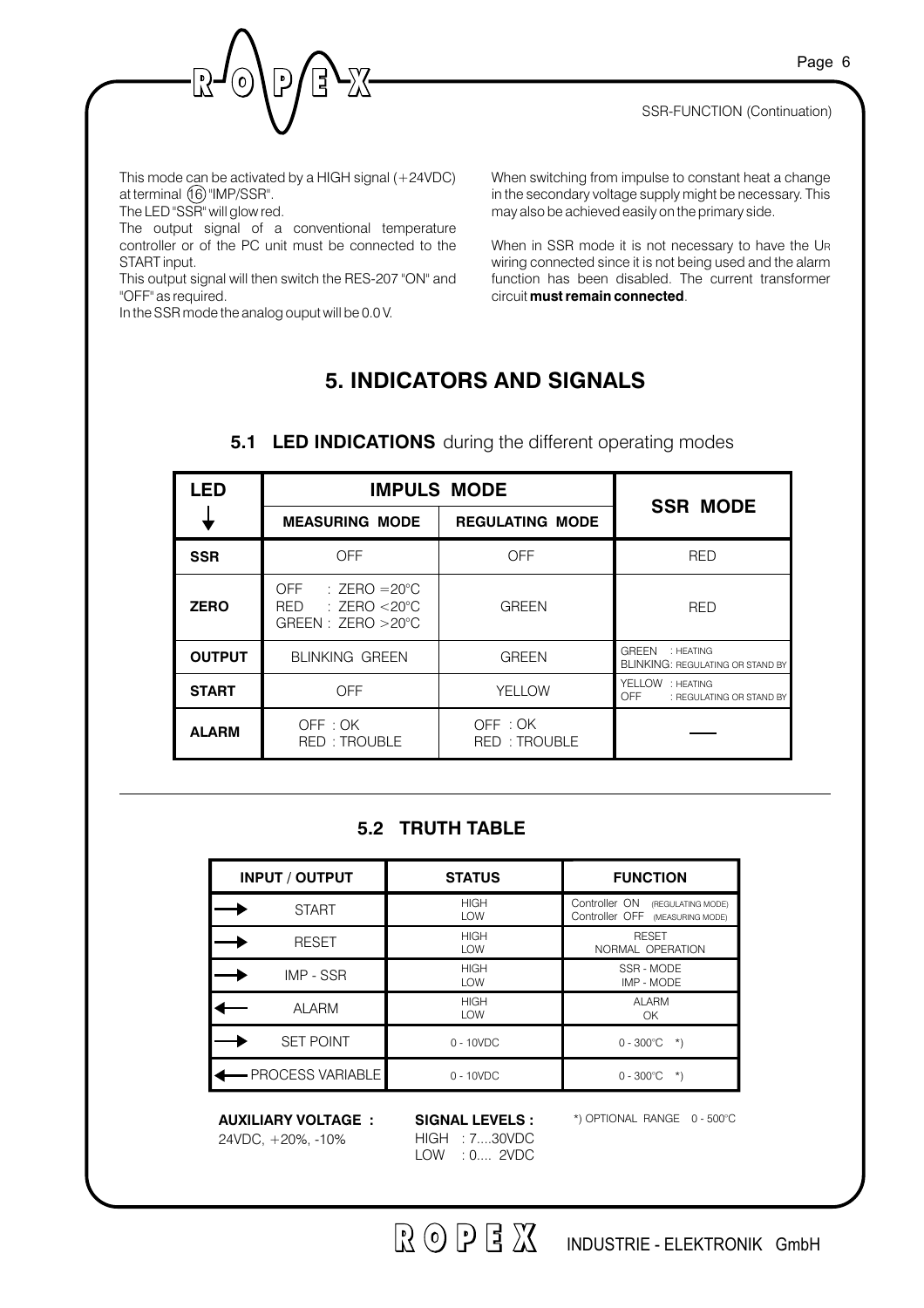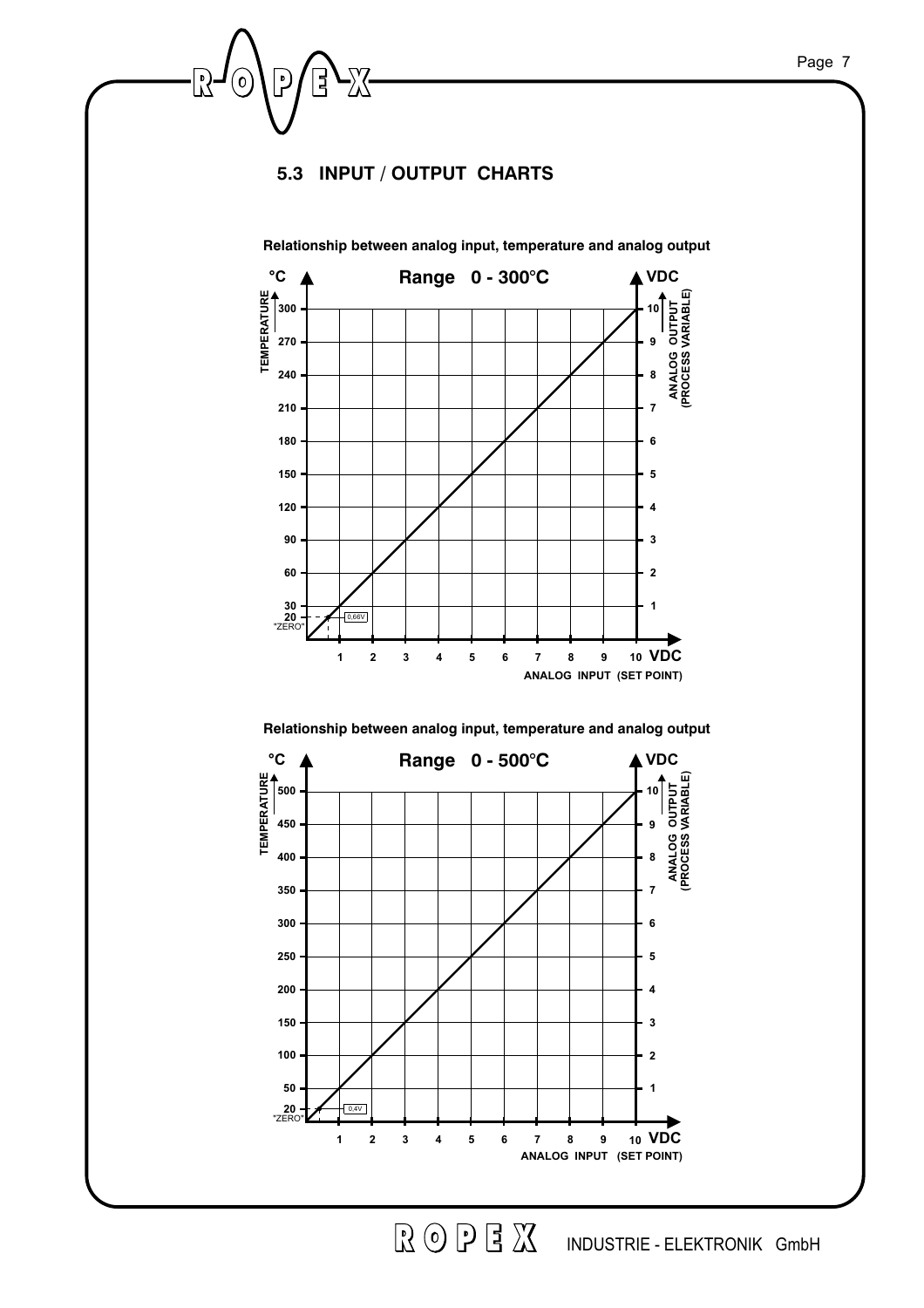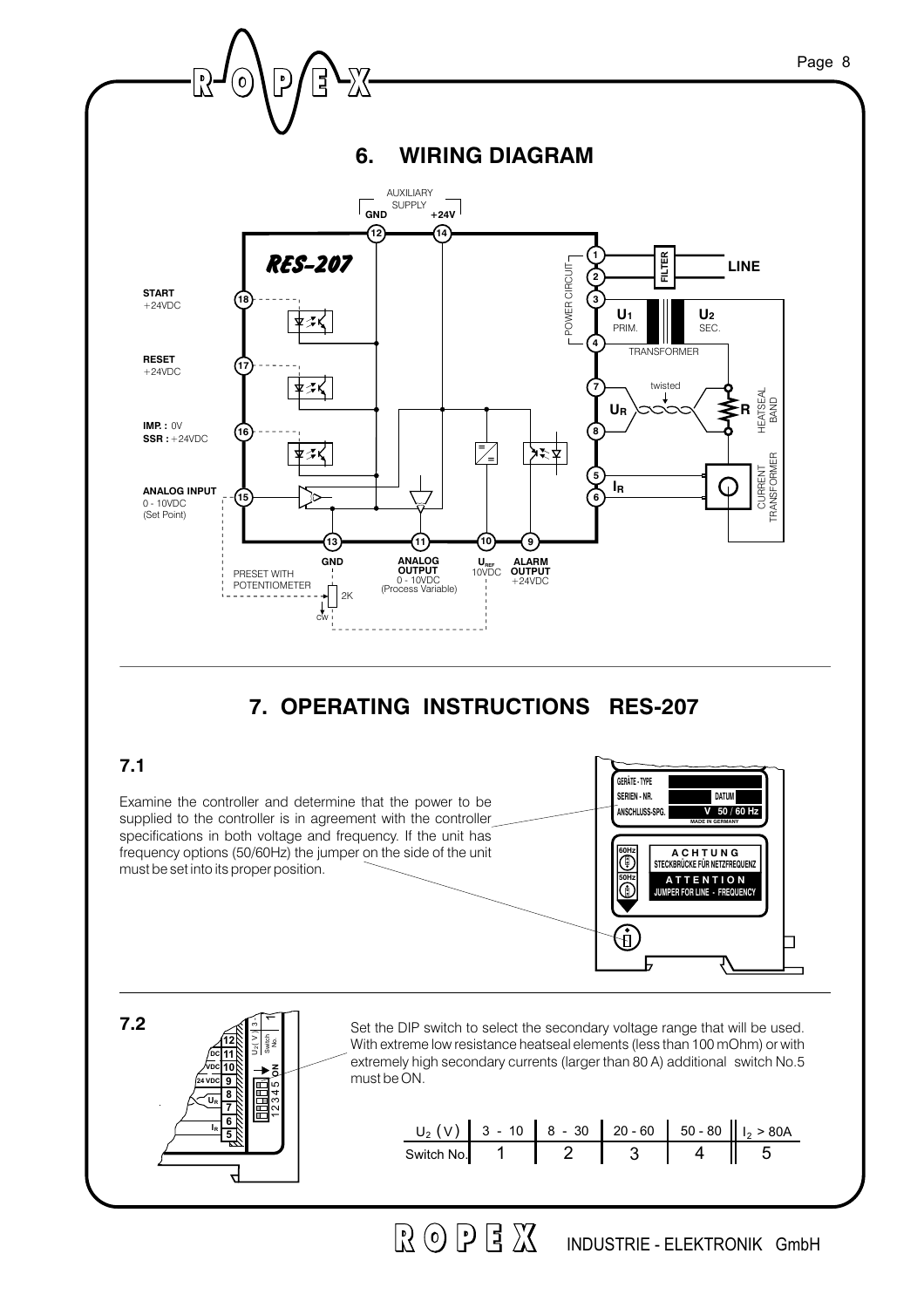

Page 9

### **7.3**

Connect the controller as shown into the wiring diagram. No special attention must be given to the polarity of the measuring wires for current and voltage as well as the transformer's primary or secondary. See General Installation Instructions (Section 13).

### **7.4**

#### **IMPORTANT**

Make sure that there is **no** "START" signal. LED  $(1)$ 

#### **7.5**

Connect power, LED 2 "OUTPUT" will blink at 5 or 6Hz, due to the calibration pulses.

LED 3 "ZERO" may be red or green. All other LEDs should be OFF.

#### **7.6**

Turn the "Zero" trimmer 6 until LED 3 "ZERO" is OFF (neither green nor red). Which way to turn? If the LED is red turn the trimmer clockwise; if the LED is green turn counter clockwise. When properly calibrated LED  $(3)$ "ZERO" will be OFF and the analog output will be 0.66V  $(= 20^{\circ}$ C). If the analog temperature meter type ATR is connected the needle should rest at "Z" (=  $20^{\circ}$ C).

#### **Important:**

**"ZERO" calibration must only be performed with a heatseal band at ambient temperature (20°C or 68°F).**

### **7.7**

If the "ZERO" calibration is not possible because LED  $(3)$ "ZERO" remains green, pass the wire through the current transformer a second time. This situation might occur when the heatseal element is very long or thin (high resistance). After creating the second pass through the current transformer re-calibrate the controller. **Recalibration** is also recommanded after each heatseal element replacement.

#### **7.8**

Set the desired temperature, e.g. 150°C and activate the controller, LED  $(1)$  "START" will turn ON yellow. The temperature will rise and can be observed at the analog temperature meter. The movement of the analog temperature meter needle must be smooth and continous, equivalent to the gradual increase and decrease in the temperature of the heatseal element. After a few heating cycles check the "ZERO" calibration



again, and re-adjust if necessary. The controller is now ready for operation.

#### **NOTE:**

 $R$  (0)  $R$   $\approx$   $R$ 

When turning on the controller, follow the correct sequence. FIRST-Power, THEN the START signal. **NEVER** both together or in reverse sequence. However, the temperature may be pre-set befor starting the controller.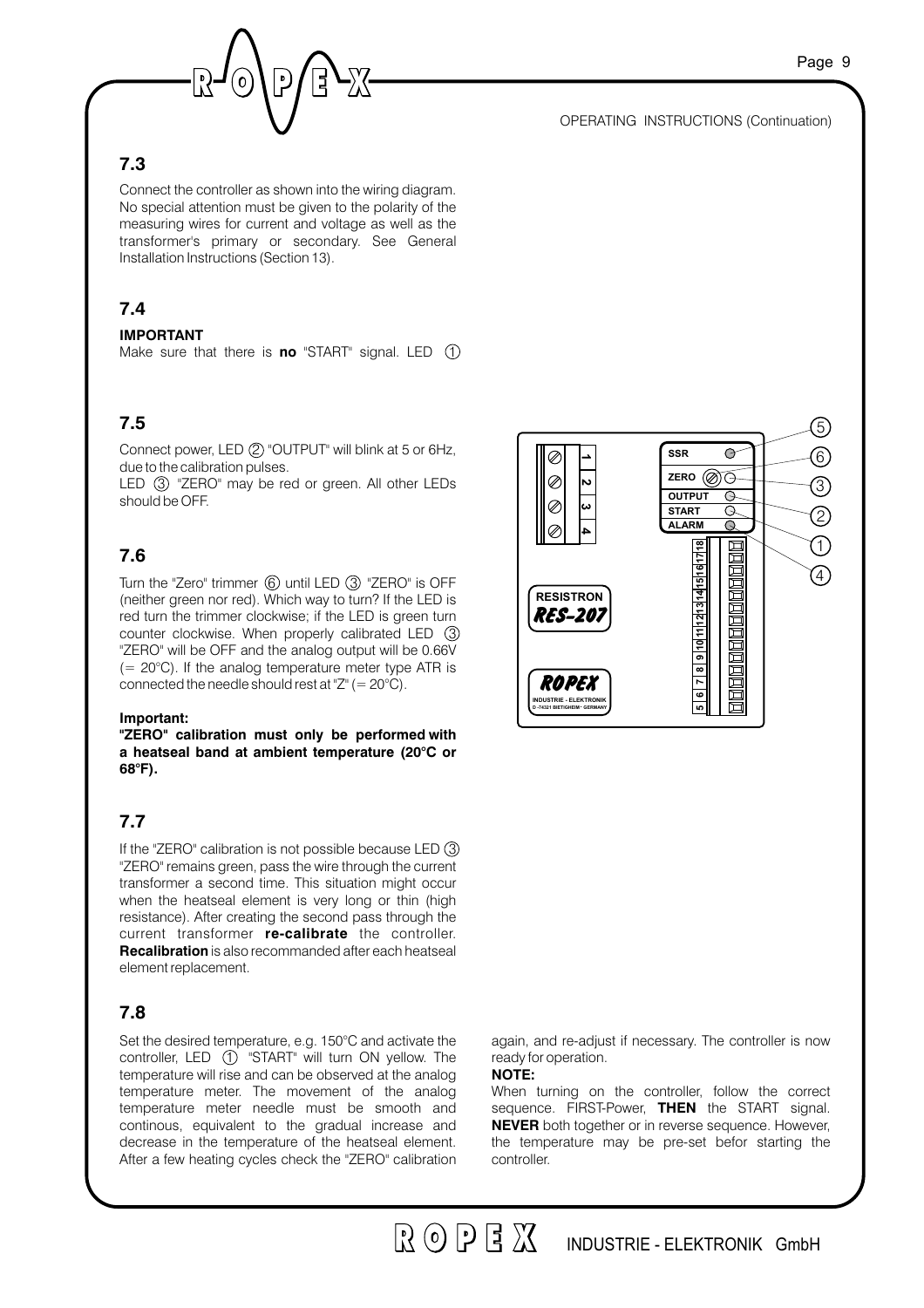## **8. OPERATING MODES**

Depending upon the use of the START signal, two completely different modes of operation can be chosen: Constant heat or Impulse. The choice of mode and the correct timing of the impulse sealing will be determined by practical tests with the machine, the product, and the film.

The advantage of this operation method is that the

### **8.1 CONSTANT HEAT**

The START signal is turned on for the duration of the machine use, and the heatseal element is constantly monitored and maintained at the preset temperature. During the sealing phases, the controller automatically compensates for the "lost" heat by adjusting the voltage supply.

During pauses the current is reduced as far to maintain the preset temperature and offset the heat lost into the environment. When the jaws are open the controller will compensate and overheating is not possible. The constant heat mode is usually used for speeds over 50- 60 cycles/minute when the interval between seals is short andcool down time is minimal.

heatseal element must not constantly be reheated. Therefore the demand during the initial heating phase is not as great as during an impulse process. Also there is less demand upon the heatseal element (less expansion and contraction) the band remains in its expanded condition. The disadvantage of the constant heat is the loss of controlled cool down time while the jaws hold the seal. When the jaws are opened in the warm status, seals tend to shrink or deform. Generally when operating with constant heat the seal is cooled immediately after jaw opening by use of cooling air or a quenching jaw.

### **8.2 IMPULSE SEALING**

The impulse sealing method occurs when the start signal is synchronized with the machine rhythm, every heating phase is followed by a cooling phase **with jaws closed**. Cooling is effected with jaws closed so that the seal has already set and has good strength and appearance when the jaws are opened. This method is preferred when sealing time is available because seam strength andappearance are better.

Since the heat sealing is a thermodynamic reversible procedure and is often influenced by time constraints, it is very important that the relevant parameters temperature, time and pressure - are very carefully synchronized. The following diagram shows an example of the timely setting of temperature and jaw movement.

Basic rules for impulse heatsealing:

- A. The preset temperature should always be attained when the sealing jaws are still open. This allows the sealing element to expand without interference and avoids overstressing of the ends (phase  $(2)$ ).
- B. The system should be designed to drive the heatseal band to the preset temperature in minimum time. The total system, principally the secondary voltage, must be optimized to achieve the best result. (Our

application service will give you the necessary data for your special application.)

C. The cool down of the heatseal band while still under the force of the jaws is the main advantage of impulse sealing (phase  $(5)$ ). After turning off the energy most of the excess heat is absorbed by the jaws. Cooling of the jaws is sometimes recommended so that they can absorb enough heat from the heatseal band quickly. -- Contrary to the constant heat mode, good thermal conductivity between the sealing element and the jaws must be assured by using a thin backup material behind the heatseal band.

Under certain conditions, sealing is also possible with the so-called rest-heat procedure. In this mode, the remaining heat in a sealing element is calculated to be just enough for the sealing process. This means that in the timing process, the temperature drops in phase  $(4)$ . The current is cut off when the jaws touch. The heat flows into the film and "unloads" the heat stored in the heatseal band, which results in a faster cooling. For this method to be effective the thickness, therefore the mass, of the heatseal band must be great enough to hold the required total heat.

#### **PREHEAT**

Occasionally, in spite of the high response of the controller, the first seal at start up may not be hot enough. This is because there is not enough time for the heatseal element to reach its preset temperature from ambient temperature in the time allowed. This can be avoided by

pre-heating the heatseal band to a moderate  $(80...100^{\circ}C)$ preheat before starting . This will help compensate for the first cycle. Subsequent cycles will never return to ambient temperature due to the remaining heat in the heatseal element from the preceeding cycle.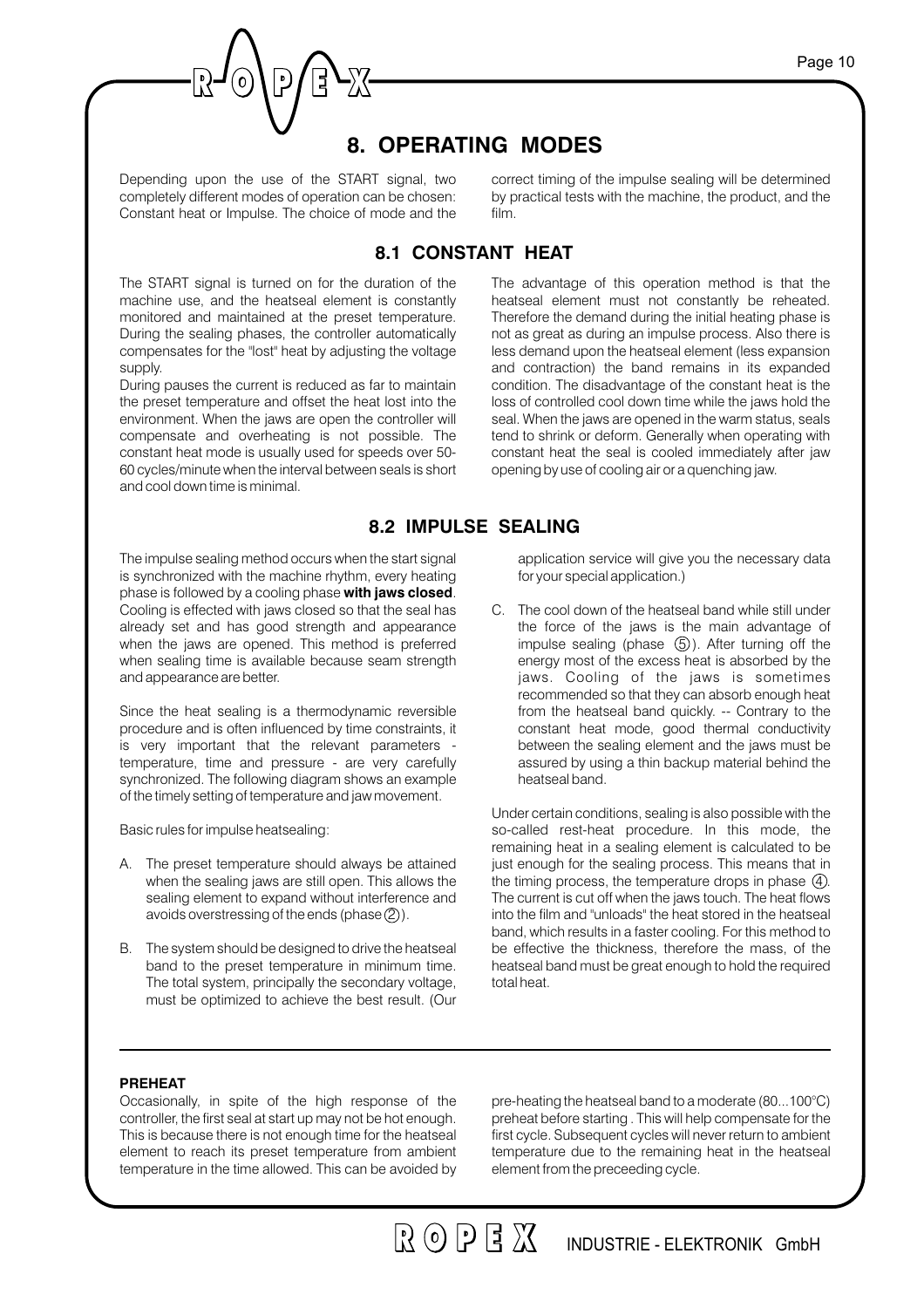

Current flow may be observed by watching LED  $(2)$ "OUTPUT" during the impulse sealing. The LED indicates the change in current by a variation in light intensitiy. Diagram D shows the rate of current flow during a sealing phase. This can also be measuredwith an amp-meter.

| Phase $\bigcirc$ |  | Pre-heat with low energy |  |
|------------------|--|--------------------------|--|
|------------------|--|--------------------------|--|

- : Heating up with full secondary voltage, maximum power Phase  $(2)$
- : Controller "ON" and regulating to maintain the preset temperature while the jaws are still open. Phase  $(3)$
- : Controller "ON" and regulating. Increased power is being supplied to maintain the preset temperature during the sealing process. Phase  $\mathcal{A}$
- Phase  $(5)+(6)$ : Controller "OFF" and the heatseal band is cooling, LED 2 "OUTPUT" is blinking

LED 2 "OUTPUT" is useful in detecting temperature "overshoot". After phase 2 the LED may turn OFF for a brief period. This is an indication that the controller has shut off to compensate a temperature overshoot. In this case the secondary voltage is too high and must be reduced for proper operation.

The controller is also capable of regulating low temperatures, such as 50°C. Depending upon the heat dissipation and secondary voltage, the controller may go into an on-off mode of control, because the current phase angle is too small and normal control is not possible. When this condition occurs the LED will blink more or less rhythmically. If power cycling is observed while at higher sealing temperatures, e.g. 150°C, the secondary voltage is too high and should be reduced.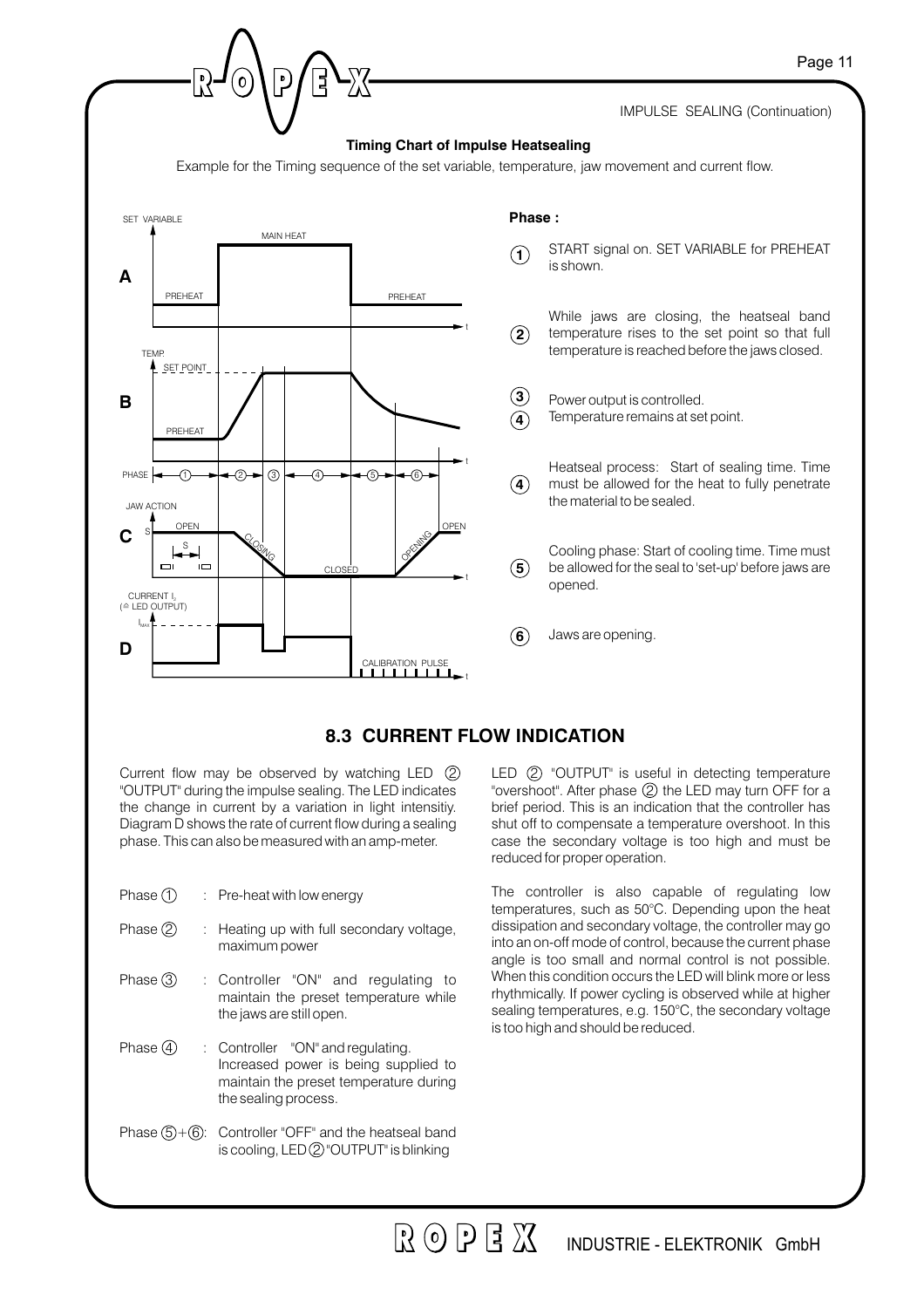# **9. HEATSEAL ELEMENTS**

The heatsealing element is an important component of the control system since it is simultaneously the sealing element and the temperature sensor. There are so many different shapes and sizes of heatsealing elements that we cannot discuss them all here, however, some very important physical and electrical characteristics are emphasized here.

 $\mathbf 0$ 

- The controlling principle demands that the alloy of the heatsealing element has the proper temperature co-efficient.
- During the first heat up to 200-250°C the heatseal bandwill experience a one time change in resistance (burn in effect). The resistance of the cold element is

reduced by approx. 2-3%. This rather small change in resistance however results in a zero point discrepancy of 20-30°. Therefore, it is necessary to re-adjust the zero point after a few heating cycles.

- A overheated (burned out) heatseal element cannot be used and must be replaced because of an irreversible change in the temperature co-efficient at high temperatures.
- A very important option is to copper plate or c/a coat the ends of the heatseal elements. Protected ends will result in better temperature control and extended "life" of the heatseal element as well as of the teflon cover or coating.



# **10. OUTLINE DIMENSIONS**

INDUSTRIE - ELEKTRONIK GmbH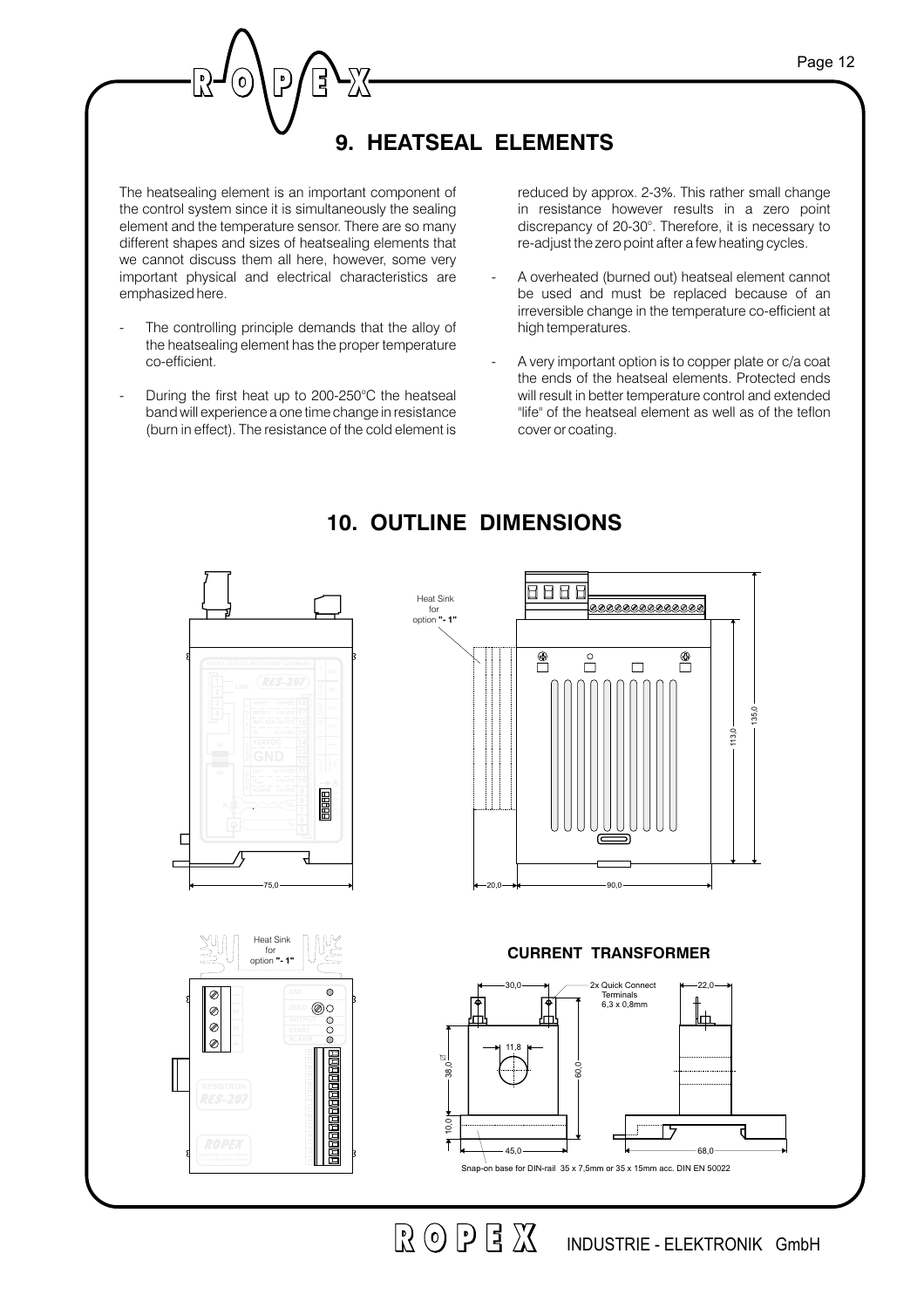## **11. SPECIFICATIONS**

 $\begin{picture}(20,5) \put(0,0){\line(1,0){15}} \put(15,0){\line(1,0){15}} \put(15,0){\line(1,0){15}} \put(15,0){\line(1,0){15}} \put(15,0){\line(1,0){15}} \put(15,0){\line(1,0){15}} \put(15,0){\line(1,0){15}} \put(15,0){\line(1,0){15}} \put(15,0){\line(1,0){15}} \put(15,0){\line(1,0){15}} \put(15,0){\line(1,0){15}} \put(15,0){\line(1,$ 

-R-©\&−

| Type of Construction:                                                             | Housing designed for mounting into the electrical control cabinet on a 35mm<br>DIN rail                                                                                                                   |
|-----------------------------------------------------------------------------------|-----------------------------------------------------------------------------------------------------------------------------------------------------------------------------------------------------------|
| Line Voltage:                                                                     | Standard: 230VAC; (operating range +10% / -15%)<br>Option : 115VAC or 400VAC                                                                                                                              |
| Frequency:                                                                        | 50 or 60 Hz; selected with jumper (operating range $\pm$ 1Hz)                                                                                                                                             |
| Control Voltage:                                                                  | 24 VDC, +20% / -10%, reverse polarity protected                                                                                                                                                           |
| Control Current:                                                                  | 50 mA, max.                                                                                                                                                                                               |
| Temperature range:                                                                | Standard: 0 - 300°C<br>Option: $0 - 500^{\circ}$ C                                                                                                                                                        |
| Analog Input:<br>(Set point)                                                      | 0 - 10 VDC equals 0 - 300°C. (0 - 500°C)<br>Input resistance, 200 kOhm<br>polarity protected                                                                                                              |
| Analog Output:                                                                    | 0 - 10 VDC equals 0 - 300°C. (0 - 500°C)<br>Output resistance, 33 Ohm<br>max. output current, 5mA                                                                                                         |
| Logic Thresholds:<br>Terminals 9,16,17.18                                         | LOW : 02 VDC<br>HIGH: 730 VDC<br>reverse polarity protected                                                                                                                                               |
| Reference Voltage:                                                                | 10 VDC $\pm$ 5%, 5mA max., 33 Ohm                                                                                                                                                                         |
| Input Current:<br>Terminals 16,17,18                                              | Typ. 8mA                                                                                                                                                                                                  |
| Alarm Output:                                                                     | 24 VDC, 40mA max., short circuit protected                                                                                                                                                                |
| Sampling Rate:                                                                    | Every tenth cycle of line voltage in the measuring mode.<br>200 msec at 50 Hz / 166 msec at 60 Hz                                                                                                         |
|                                                                                   | Every voltage cycle in controlling mode<br>20 msec at 50 Hz / 16.6 msec at 60 Hz.                                                                                                                         |
| Calibration:                                                                      | Calibrated for heating elements with $T_{K} = +10 \times 10^{-4} K^{-1}$                                                                                                                                  |
| <b>Maximum Load Current:</b><br>(=primary current of the<br>heatseal transformer) | <b>TYPE</b><br>Operating<br><b>RES-207-0</b><br><b>RES-207-1</b><br>Mode<br>(Standard)<br>Constant<br><b>15A</b><br><b>5A</b><br>(average)<br>Main Application<br>Impulse<br>25A<br>20A<br>20% duty cycle |
|                                                                                   |                                                                                                                                                                                                           |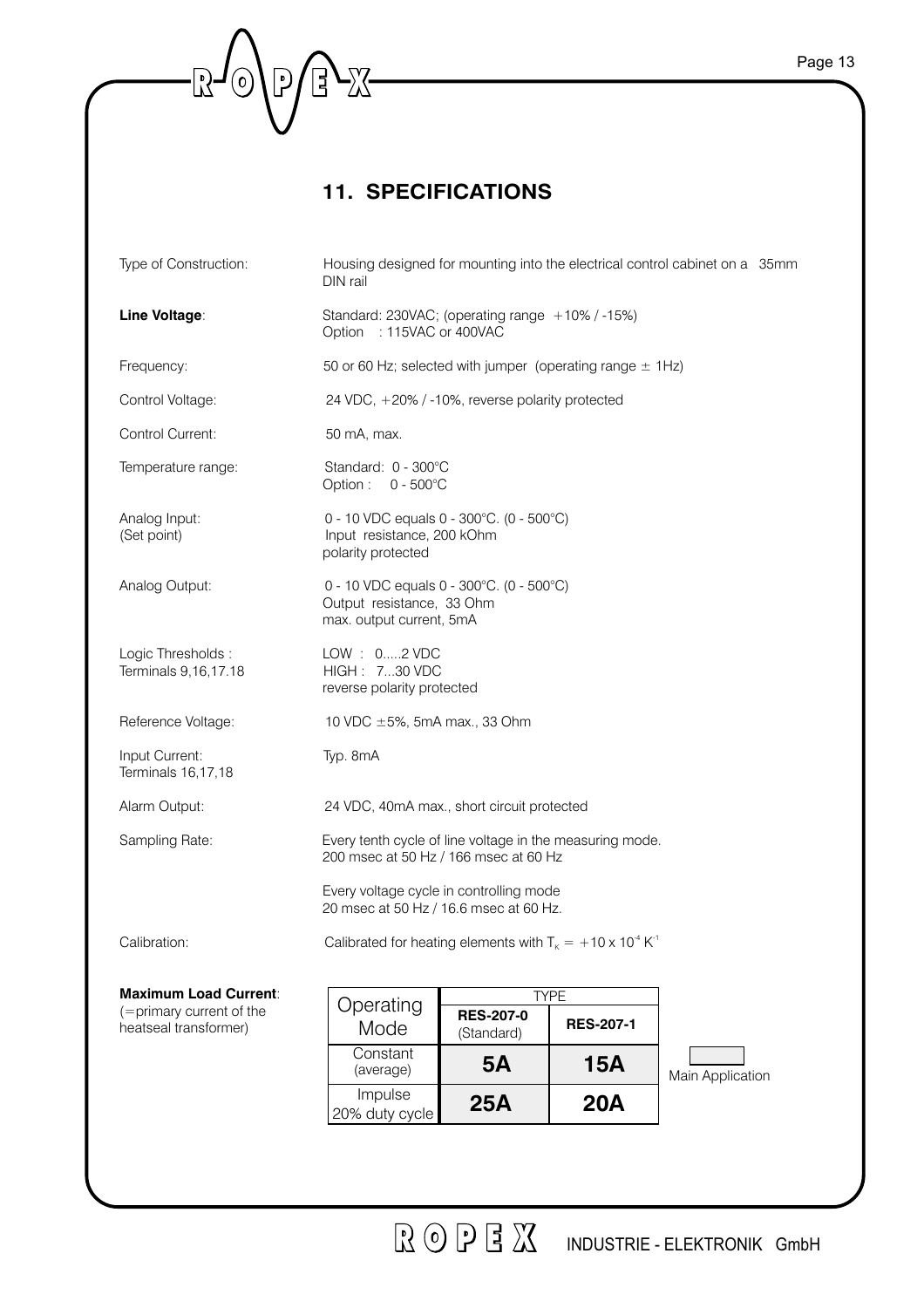|                              | รุ่<br>D                                                                                                                                                                                                                                                      | Page 14 |
|------------------------------|---------------------------------------------------------------------------------------------------------------------------------------------------------------------------------------------------------------------------------------------------------------|---------|
|                              | SPECIFICATIONS (Continuation)                                                                                                                                                                                                                                 |         |
| Ambient Temperature:         | $+5+45^{\circ}C(41113^{\circ}F)$                                                                                                                                                                                                                              |         |
|                              | 20<br><b>NOTE:</b><br>When installing several controllers on one DIN<br>rail, allow a distance of 20mm between units.                                                                                                                                         |         |
| <b>Electrical Connector:</b> | Terminal blocks, with plug in connectors                                                                                                                                                                                                                      |         |
| Protective Cathegory:        | <b>IP20</b>                                                                                                                                                                                                                                                   |         |
|                              |                                                                                                                                                                                                                                                               |         |
| Weight:<br><b>EXAMPLE:</b>   | Controller: 0.7kg (1.54 lbs)<br>Current transformer: 0.15kg (0.33 lbs)<br><b>HOW TO ORDER</b><br>11.1<br>RES <sub>ī</sub> 207 <sub>,</sub> - <sub>I</sub> X <sub>,</sub> - <sub>I</sub> X,/ <sub>I</sub> 230 V <sub>,</sub> - 50/60 Hz<br><b>Line Voltage</b> |         |
|                              | Standard : 230 VAC<br>Option<br>: 115 VAC oder 400VAC                                                                                                                                                                                                         |         |
|                              | <b>Temperature Range</b><br>$X = 3$<br>$\hat{=} 0 - 300^{\circ}C$<br>$X = 5$<br>$\hat{=}$ 0 - 500°C                                                                                                                                                           |         |
|                              | $X = 0$ Maximum Load Current<br>$X = 1$<br>(see Specifications)                                                                                                                                                                                               |         |
|                              | Model of controller                                                                                                                                                                                                                                           |         |

to be mounted into control panel. Zero calibration at "Z"; available for temperature ranges of 0 - 300 °C and  $0 - 500$  °C. Size: 30 x 50 mm front plate Panel cutout: 28 x 48 mm Depth: 40 mm Electrical Connection: Screw terminals

Catalog No.: **ATR-3** für 300°C **ATR-5** für 500°C



with dial for temperature setting. The value selected on the dial represents the temperature in °C. Diameter of the dial: 30 mm mounting hole: 28 mm connections by soldering.

Catalog No.: **P3D** für 300°C **P5D** für 500°C

 $R$   $\odot$   $P$   $\ddot{B}$   $X$ 



INDUSTRIE - ELEKTRONIK GmbH